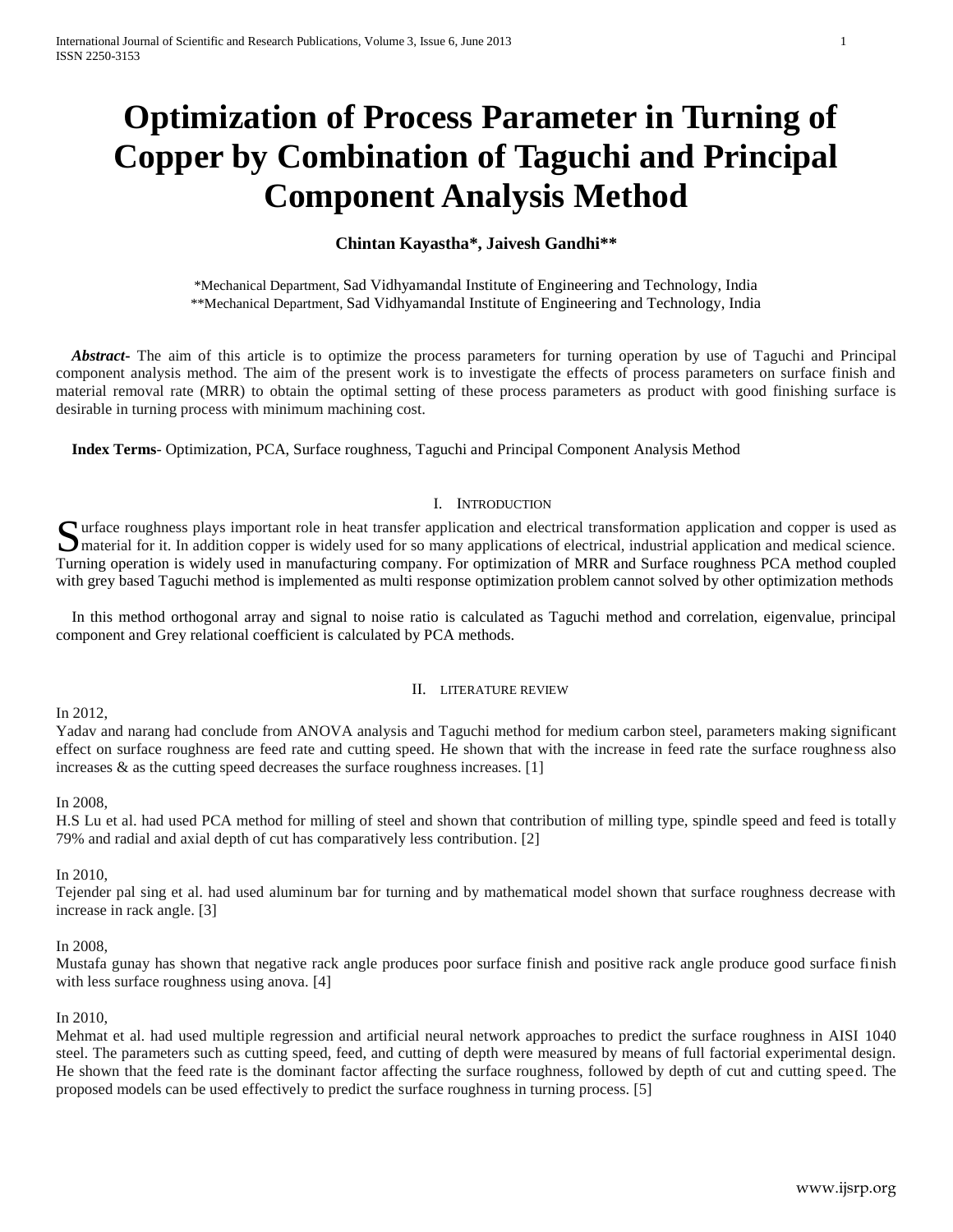#### III. TAGUCHI AND PCA METHOD OVERVIEW

Taguchi Method is developed by Dr. Genichi Taguchi, a Japanese quality management consultant. The method explores the concept of quadratic quality loss function and uses a statistical measure of performance called Signal-to-Noise (S/N) ratio. The S/N ratio takes both the mean and the variability into account. The S/N ratio is the ratio of the mean (Signal) to the standard deviation (Noise). The ratio depends on the quality characteristics of the product/process to be optimized. The standard S/N ratios generally used are as follows: - Nominal is Best (NB), Lower the Better (LB) and Higher the Better (HB), The optimal setting is the parameter combination, which has the highest S/N ratio.

Taguchi's S/N Ratio for (NB) Nominal-the-best

$$
\eta = 10 \ln_{10} \frac{1}{n} \sum_{i=1}^{n} \frac{\mu^2}{\sigma^2}
$$

Taguchi's S/N Ratio for (LB) Lower-the-better

$$
\eta = -10 \ln_{10} \frac{1}{n} \sum_{i=1}^{n} y_i^2
$$

Taguchi's S/N Ratio for (HB) Higher-the-better

$$
\eta = -10 \ln_{10} \frac{1}{n} \sum_{i=1}^{n} \frac{1}{y_i^2}
$$

Principal Component Analysis (PCA), [Su and Tong (1997)] is a way of identifying patterns in the correlated data, and expressing the data in such a way so as to highlight their similarities and differences. The main advantage of PCA is that once the patterns in data have been identified, the data can be compressed, i.e. by reducing the number of dimensions, without much loss of information. The methods involved in PCA are discussed below:

1. Getting some data

2. Normalization of data

3. Calculation of covariance matrix.

4. Interpretation of covariance matrix.

The normalized data have then been utilized to construct a variance-covariance matrix M , which is illustrated as below:

$$
M = \begin{bmatrix} N_{1,1} & N_{1,2} & \cdots & N_{1,u} \\ N_{2,1} & N_{2,2} & \cdots & N_{2,p} \\ \vdots & \vdots & \ddots & \vdots \\ N_{q,1} & N_{q,2} & \cdots & N_{q,p} \end{bmatrix}
$$
  
where  $N_{k,l} = \frac{Cov(Y_{i,k}^*, Y_{i,l}^*)}{\sqrt{Var(Y_{i,k}^*)Var(Y_{i,l}^*)}}$ 

In which u stands for the number of quality characteristics and p stands for the number of experimental runs. Then, eigenvectors and Eigenvalues of matrix M can be computed, which are denoted by Vj and  $\lambda$ j respectively.

$$
\psi_j = V_{1j} Q_1 + V_{2j} Q_2 + \dots + V_{jj} Q_j = V_j Q
$$

It is to be noted that every principal component j ψ represents a certain degree of explanation of the variation of quality characteristics, namely the accountability proportion (AP). When several principal components are accumulated, it increases the accountability proportion of quality characteristics. This is denoted as cumulative accountability proportion (CAP). In the present work, the composite principal component ψ has been defined as the combination of principal components with their individual Eigenvalues. This composite principal component ψ serves as the representative of multi-quality responses, called multi/composite quality indicator. If a quality characteristic  $Q_i$  strongly dominates in the jth principal component, this principal component becomes the major indicator of such a quality characteristic. It should be noted that one quality indicator may often represent all the multi-quality characteristics. Selection of individual principal components ( $\psi_i$ ), those to be included in the composite quality indicator  $\psi$ , depends on their individual accountability proportion.

In grey relational analysis, experimental data i.e. measured features of quality characteristics of the product are first normalized ranging from zero to one. This process is known as grey relational generation. Next, based on normalized experimental data,grey relational coefficient is calculated to represent the correlation between the desired and actual experimental data. Then overall grey relational grade is determined by averaging the grey relational coefficient corresponding to selected responses. The overall performance characteristic of the multiple response process depends on the calculated grey relational grade. This approach converts a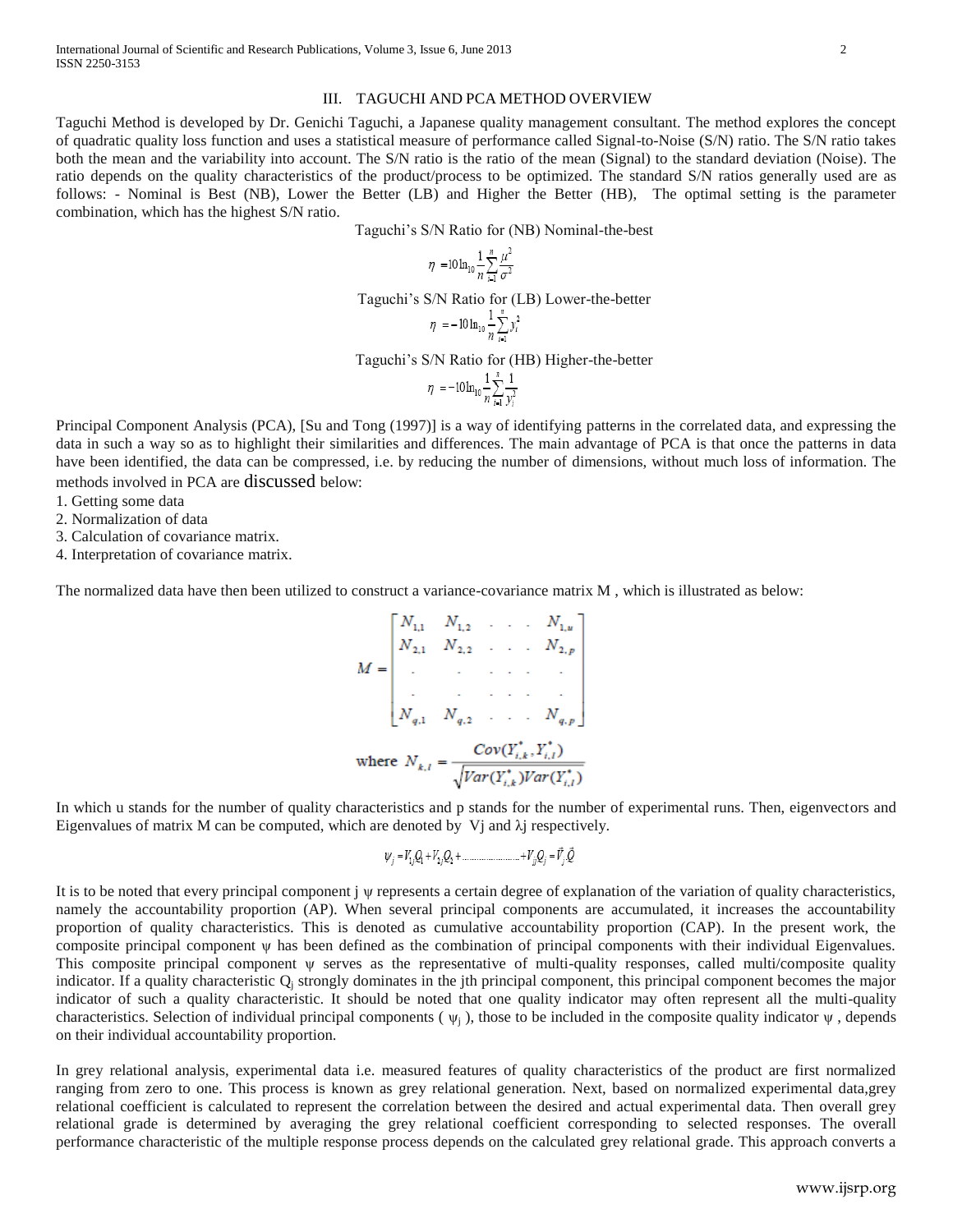International Journal of Scientific and Research Publications, Volume 3, Issue 6, June 2013 3 ISSN 2250-3153

multiple- response- process optimization problem into a single response optimization situation, with the objective function is overall grey relational grade. The optimal parametric combination is then evaluated by maximizing the overall grey relational grade. In grey relational generation, the normalized data corresponding to Lower-the-Better can be expressed as:

$$
x_i(k) = \frac{\max y_i(k) - y_i(k)}{\max y_i(k) - \min y_i(k)}
$$

Higher-the-better

$$
x_i(k) = \frac{y_i(k) - \min y_i(k)}{\max y_i(k) - \min y_i(k)}
$$

where  $x_i$  (k) is the value after the grey relational generation, min  $y_i$  (k) is the smallest value of  $y_i$  (k) for the kth response, and max  $y_i$ (k) is the largest value of  $y_i$  (k) for the kth response. An ideal sequence is  $(x)_i$  k for the responses. The purpose of grey relational grade is to reveal the degrees of relation between the sequences  $(x)$ <sub>i</sub> k and  $(x)$ <sub>i</sub> k. The grey relational coefficient  $\xi_i$  (k) can be calculated as

$$
\zeta_i(k) = \frac{\Delta_{\min} + \theta \, \Delta_{\max}}{\Delta_{\text{0i}}(k) + \theta \, \Delta_{\max}}
$$

where

 $\Delta_{0i} = ||x_0(k) - x_i(k)||$  is difference of the absolute value  $x_0$  k and  $x_i$  (k) The overall grey relational grade is

$$
\gamma_i = \frac{1}{n} \sum_{k=1}^n \zeta_i(k)
$$

### IV. PROCEDURE FOR EXPERIMENT

After checking & preparation of the lathe machine the weight of the copper work piece to be measured. After that different level parameters (combination of feed, spindle speed, depth of cut and tool angle) are set and turning operation to be carried out. For each experiment MRR and surface roughness to be measured.

| SR <sub>NO</sub>          | <b>PARAMETER</b>           | LEVEL1 | LEVEL <sub>2</sub> | LEVEL3 |
|---------------------------|----------------------------|--------|--------------------|--------|
|                           | <b>RACK</b><br><b>SIDE</b> | 18     | 19                 | 20     |
|                           | <b>ANGLE</b>               |        |                    |        |
|                           | <b>FEED</b>                | 0.07   | 0.14               | 0.21   |
| $\overline{a}$            | <b>CUTTING SPEED</b>       | 16     | 20                 | 23     |
|                           | DEPH OF CUT                | 0.1    | 0.2                | 0.3    |
| TABLE 1 PARAMETRIC DESIGN |                            |        |                    |        |

After measuring the all data for different combination normalizing data set of MRR and surface roughness to be generated. Correlation coefficient is measured between responses. The next step is to find out eighenvalue and eigenvectors for responses.

| <b>RUN</b> | <b>SIDE</b>  | <b>FEED</b> | <b>CUTTING</b> | <b>DEPTH</b>  | INIT.         | <b>FINAL</b>  | <b>TIME</b> | <b>MRR</b>      | RA        |
|------------|--------------|-------------|----------------|---------------|---------------|---------------|-------------|-----------------|-----------|
| NO.        | <b>RACK</b>  |             | <b>SPEED</b>   | <b>OF CUT</b> | <b>WEIGHT</b> | <b>WEIGHT</b> | (MIN)       | $\frac{mm3}{ }$ | $(\mu M)$ |
|            | <b>ANGLE</b> |             |                |               | (GRAM)        | (GRAM)        |             | min)            |           |
|            | 18           | 0.07        | 16             | 0.1           | 319           | 226           | 3.214       | 110.86          | 14.97     |
| 2          | 18           | 0.14        | 18             | 0.2           | 311           | 293           | 1.4319      | 496.29          | 8.76      |
| 3          | 18           | 0.21        | 23             | 0.3           | 320           | 316           | 0.744       | 1430.00         | 6.90      |
| 4          | 19           | 0.07        | 18             | 0.3           | 313           | 239           | 2.869       | 370.741         | 12.89     |
| 5          | 19           | 0.14        | 23             | 0.1           | 316           | 305           | 1.116       | 320.10          | 9.76      |
| 6          | 19           | 0.21        | 16             | 0.2           | 318           | 308           | 1.082       | 658.028         | 5.95      |
|            | 20           | 0.07        | 23             | 0.2           | 317           | 272           | 2.232       | 319.044         | 10.01     |
| 8          | 20           | 0.14        | 16             | 0.3           | 305           | 281           | 1.623       | 655.417         | 7.57      |
| 9          | 20           | 0.21        | 18             | 0.1           | 330           | 322           | 0.9566      | 373.695         | 3.80      |

TABLE 2 MRR AND RA FOR ORTHOGONAL ARRAY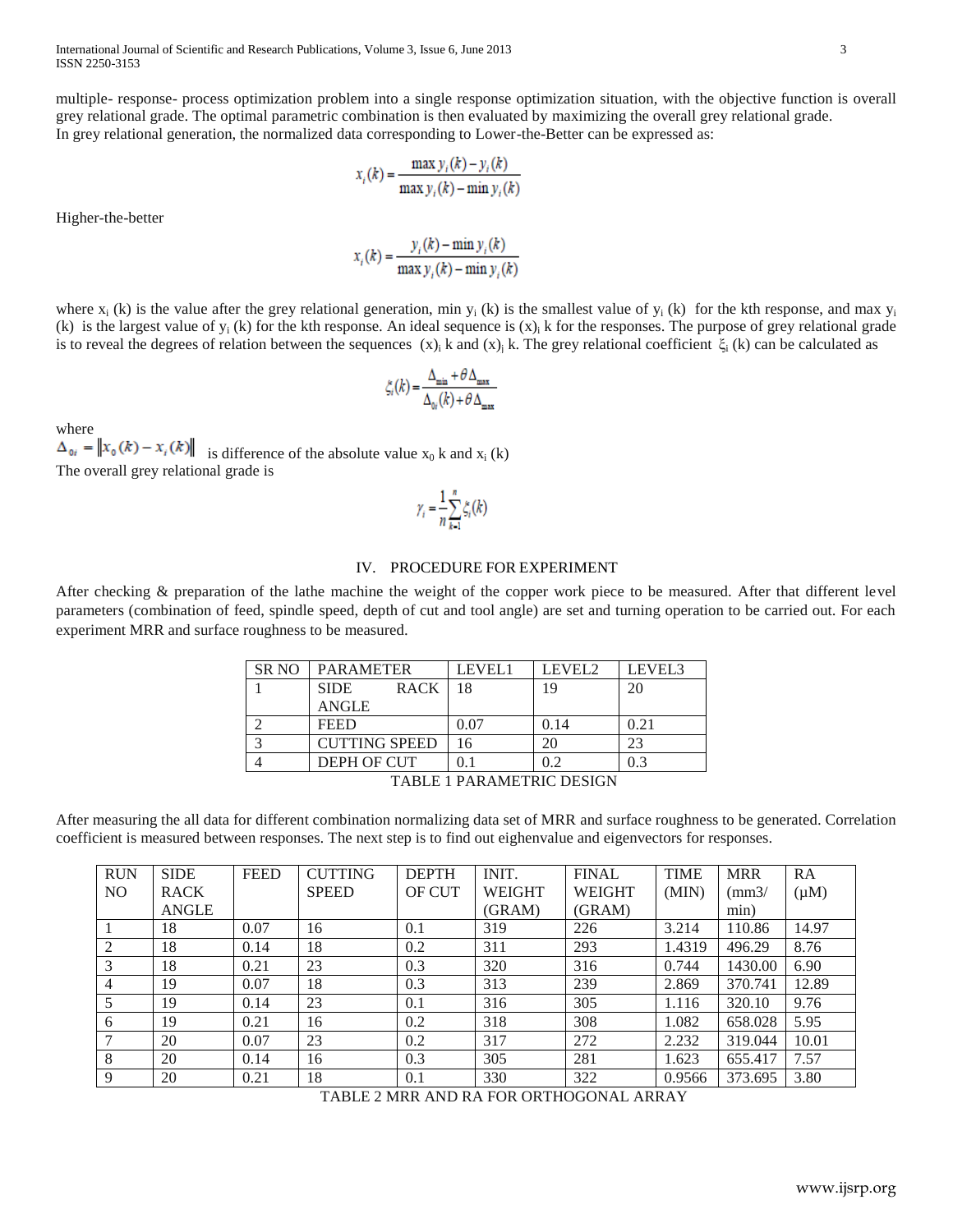| <b>SR NO</b>          | <b>SURFACE ROUGHNESS</b> | <b>MRR</b> |  |  |
|-----------------------|--------------------------|------------|--|--|
| Normal                | 1.0000                   | 1.0000     |  |  |
|                       | 0.2538                   | 0.0775     |  |  |
| $\mathfrak{D}$        | 0.4338                   | 0.3464     |  |  |
| 3                     | 0.5507                   | 1.0000     |  |  |
| 4                     | 0.2948                   | 0.2593     |  |  |
| 5                     | 0.3893                   | 0.2238     |  |  |
| 6                     | 0.6387                   | 0.4602     |  |  |
|                       | 0.3796                   | 0.2231     |  |  |
| 8                     | 0.5020                   | 0.4583     |  |  |
| $\mathbf Q$           | 1.0000                   | 0.2613     |  |  |
| $H \cup H$ $H \cap H$ |                          |            |  |  |

## TABLE 3 NORMALIZING DATA

| SR NO | CORRELATIO | COEFFICI<br><b>ENT</b> | <b>COMMENT</b> |
|-------|------------|------------------------|----------------|
|       | MRR & RA   | 0.251                  | Correlated     |

TABLE 4 CORRELAION COEFFICIENT

|                    | Ψ1     | Ψ2           |
|--------------------|--------|--------------|
| <b>EIGENVALUE</b>  | 1.251  | 0.7490000000 |
| <b>EIGENVECTOR</b> |        | -            |
|                    |        |              |
| AP                 | 0.6255 | 0.3745000000 |
| $\cap$ A P         | 0.6255 |              |

TABLE 5 EIENVALUE AND EIGENVECTOR

Principal component and quality loss estimation for principal component are calculated also for responses. After finding grey relational coefficient, S/N ratio calculated and based on taguchi method best optimization result is obtained.

|                | $\Psi$ 1 | $\Psi$ 2   |
|----------------|----------|------------|
| <b>SR NO</b>   |          |            |
| <b>IDEAL</b>   | 2        | $\theta$   |
|                | 0.331365 | 0.176317   |
| $\overline{2}$ | 0.780846 | 0.086734   |
| 3              | 1.550725 | $-0.44928$ |
| 4              | 0.554962 | 0.035543   |
| 5              | 0.61319  | 0.165498   |
| 6              | 1.098815 | 0.178496   |
|                | 0.602728 | 0.156513   |
| 8              | 0.960315 | 0.043648   |
| $\mathbf Q$    | 1.261325 | 0.738675   |
|                |          |            |

# TABLE 6 MAJOR PRINCIPAL COMPONANT

| <b>SR NO</b>   | $\Psi$ 1 | Ψ2         |
|----------------|----------|------------|
|                | 1.668635 | $-0.17632$ |
| $\overline{2}$ | 1.219154 | $-0.08673$ |
| 3              | 0.449275 | 0.449275   |
| $\overline{4}$ | 1.445938 | $-0.03554$ |
| 5              | 1.38681  | $-0.1655$  |
| 6              | 0.901185 | $-0.1785$  |
| $\overline{7}$ | 1.397272 | $-0.15651$ |
| 8              | 1.039685 | $-0.04365$ |
| 9              | 0.738675 | $-0.73867$ |

## TABLE 7 QUALITY LOSS ESTIMATION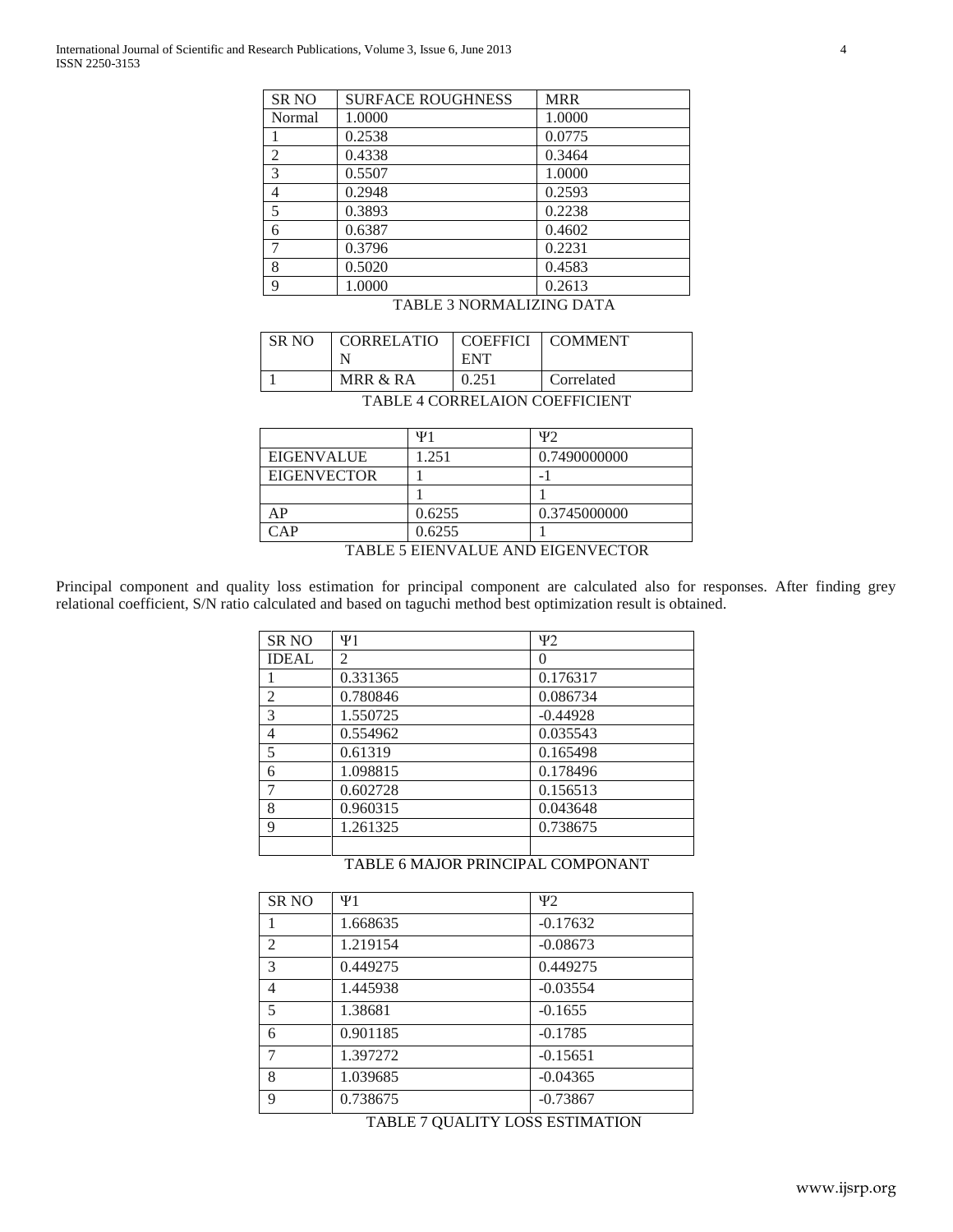|                                                | <b>SR NO</b>   | $\Psi$ 1 | $\Psi$ 2 |
|------------------------------------------------|----------------|----------|----------|
|                                                |                | 0.74201  | 0.51281  |
|                                                | ◠              | 0.887757 | 0.625084 |
|                                                | 3              | 0.494593 | 1.00000  |
|                                                | $\overline{4}$ | 1.00000  | 0.56916  |
|                                                |                | 0.757019 | 0.577901 |
|                                                | 6              | 0.739058 | 0739609  |
|                                                |                | 0.769954 | 0.575192 |
|                                                | 8              | 0.980375 | 0.684947 |
|                                                | $\Omega$       | 0.365412 | 0.81602  |
| TABLE 8 INDIVIDUAL GREY RELATIONAL COEFFICIENT |                |          |          |

| <b>SR NO</b>   | Overall grey rel. coefficient | $S/N$ ratio |
|----------------|-------------------------------|-------------|
|                | 0.62742                       | $-4.04883$  |
| $\overline{c}$ | 0.75642                       | $-2.42474$  |
| 3              | 0.747297                      | $-2.53014$  |
| 4              | 0.781458                      | $-2.14188$  |
| 5              | 0.66746                       | $-3.5115$   |
| 6              | 0.739333                      | $-2.6232$   |
| 7              | 0.672573                      | $-3.44521$  |
| 8              | 0.832661                      | $-1.59064$  |
| $\mathbf Q$    | 0.590716                      | $-4.57243$  |

TABLE 9 OVERALL GREY RELAIONAL COEFFICIENT

| <b>SIDE</b>  |            |             |            |                |            |              |            |
|--------------|------------|-------------|------------|----------------|------------|--------------|------------|
| <b>RACK</b>  | AVG        |             | <b>AVG</b> | <b>CUTTING</b> | AVG        | <b>DEPTH</b> | <b>AVG</b> |
| <b>ANGLE</b> | S/N        | <b>FEED</b> | S/N        | <b>SPEED</b>   | S/N        | OF CUT       | S/N        |
| $-1$         | $-3.00123$ | - 1         | $-3.21197$ | -1             | $-2.75422$ | $\sim$       | $-4.04425$ |
|              | $-2.75886$ |             | $-2.50896$ |                | $-3.04635$ |              | $-2.83105$ |
|              | $-3.20276$ |             | $-3.24192$ |                | $-3.16228$ |              | $-2.08755$ |

TABLE 10 AVERAGE S/N RATIO





| Level           | $A1B1B1D-1$  |  |  |  |
|-----------------|--------------|--|--|--|
| $S/N$ ratio     | $-3.4128025$ |  |  |  |
| TABLE 11 RESULT |              |  |  |  |

## V. CONCLUSION

- $\triangleright$  The correlation between MRR and Ra is 0.251
- $\triangleright$  Application of PCA has been recommended to eliminate response correlation by converting correlated responses into uncorrelated quality indices called principal components which have been as treated as response variables for optimization.
- $\triangleright$  Based on accountability proportion (AP) and cumulative accountability proportion (CAP), PCA analysis can reduce the number of response variables to be taken under consideration for optimization. This is really helpful in situations were large number of responses have to be optimized simultaneously.